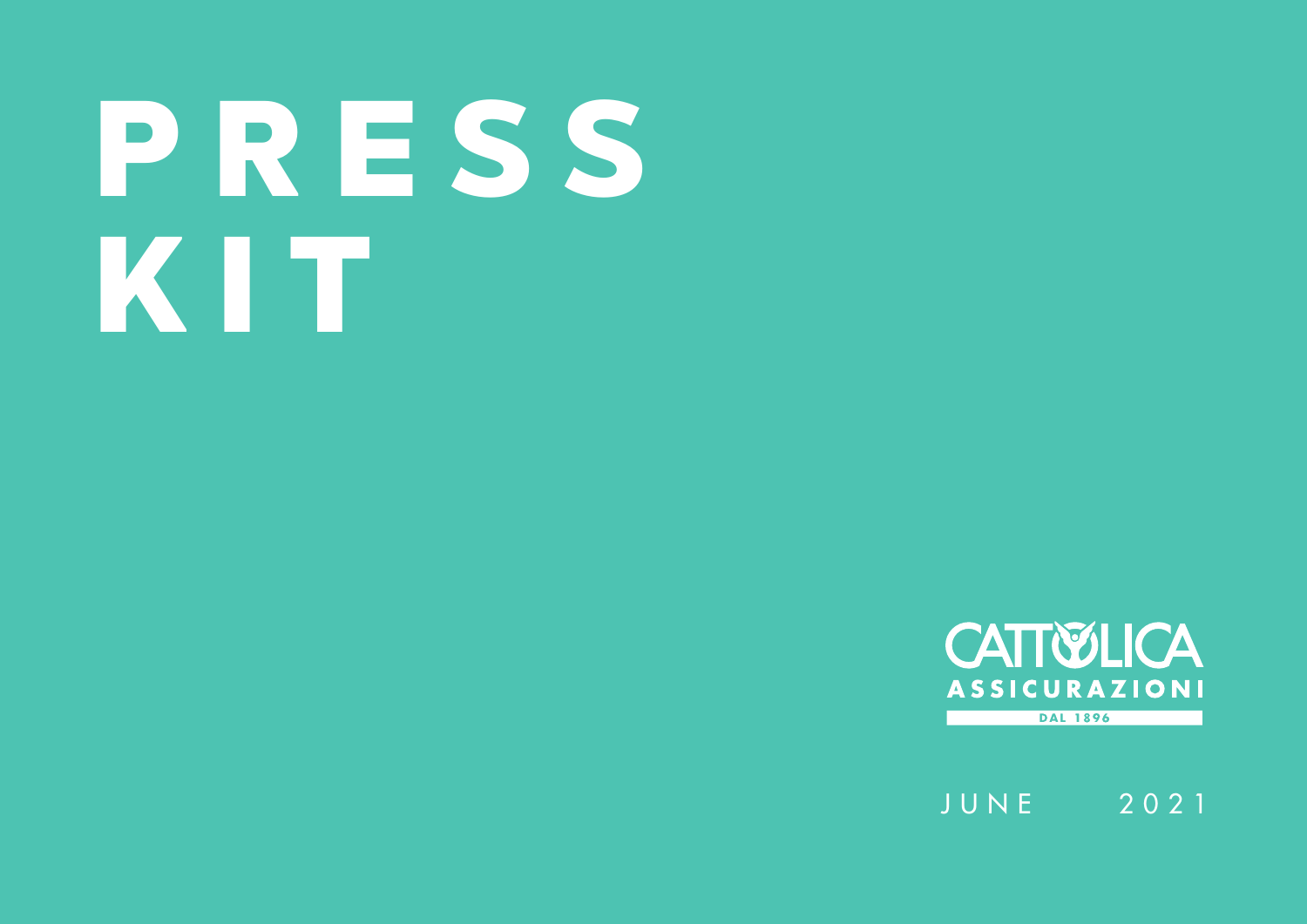# **THE CATTOLICA ASSICURAZIONI GROUP**

## **WHO WE ARE**

**Cattolica Assicurazioni S.p.A**, founded in Verona in 1896, is one of the main players in the Italian insurance market.

Listed on the Milan Stock Exchange since November 2000, it collected premiums of €5.7 billion in 2020. With approximately 3.5 million customers who rely on the insurance solutions and products it distributes, the Group has 1,360 agencies spread throughout Italy, covering both large cities and smaller towns, and a network of 1,851 agents. Cattolica Assicurazioni has executive offices in Verona, Milan and Rome.



![](_page_1_Picture_5.jpeg)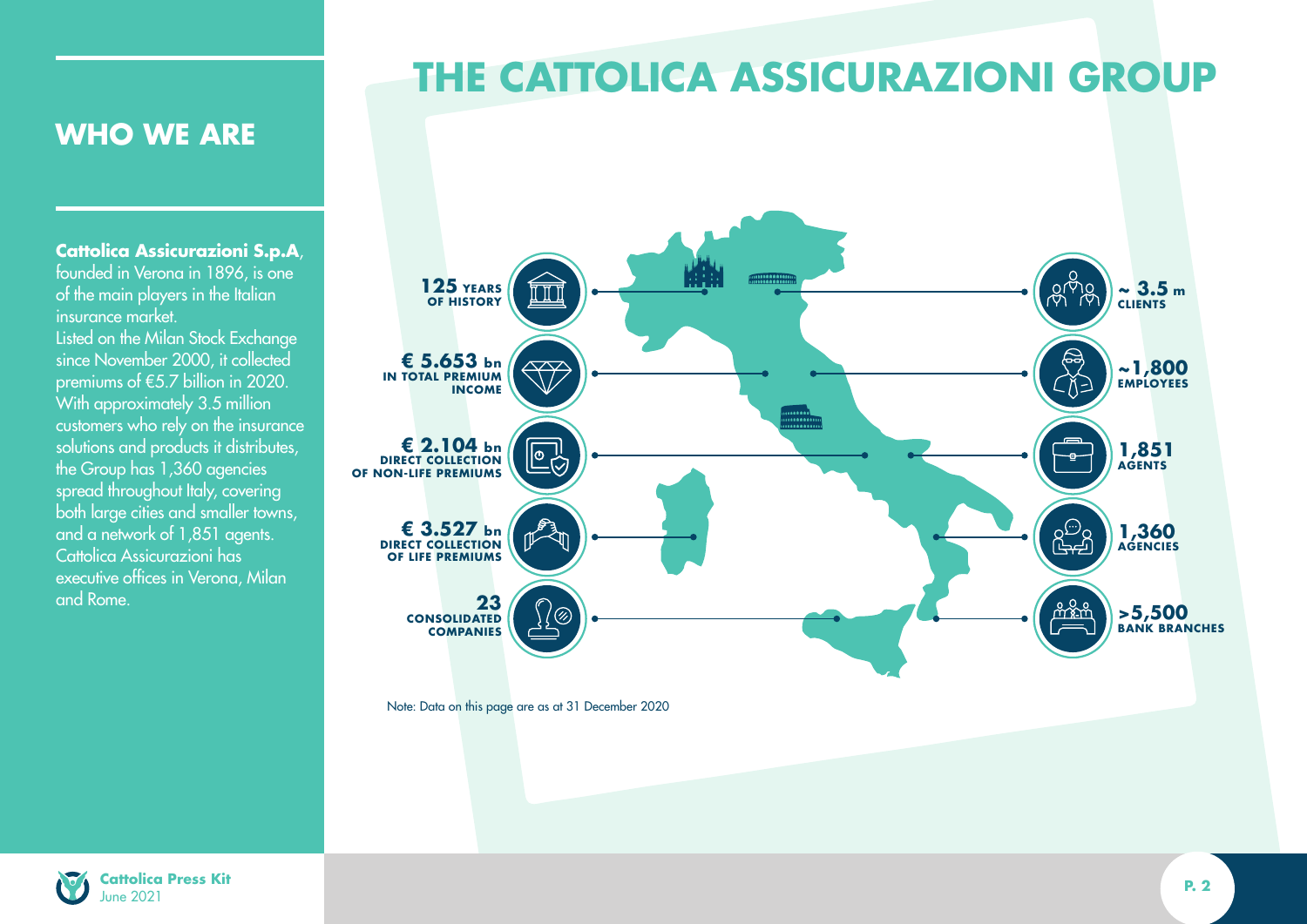## **GROUP STRUCTURE**

As at January 1, 2021, in addition to the Parent Company, Cattolica Assicurazioni, the Group includes ten i**nsurance and bancassurance companies and a reinsurance company among its subsidiaries**, in addition to **a holding company** and nine companies active in the **agricultural-real estate sector, real estate services, operational services and insurance and reinsurance brokerage services.** Its associates include one company engaged in **non-life insurance** activities, one involved in **insurance and reinsurance brokerage** and two **operating services** companies.

![](_page_2_Figure_2.jpeg)

#### Situation as at 1 January 2021

![](_page_2_Picture_4.jpeg)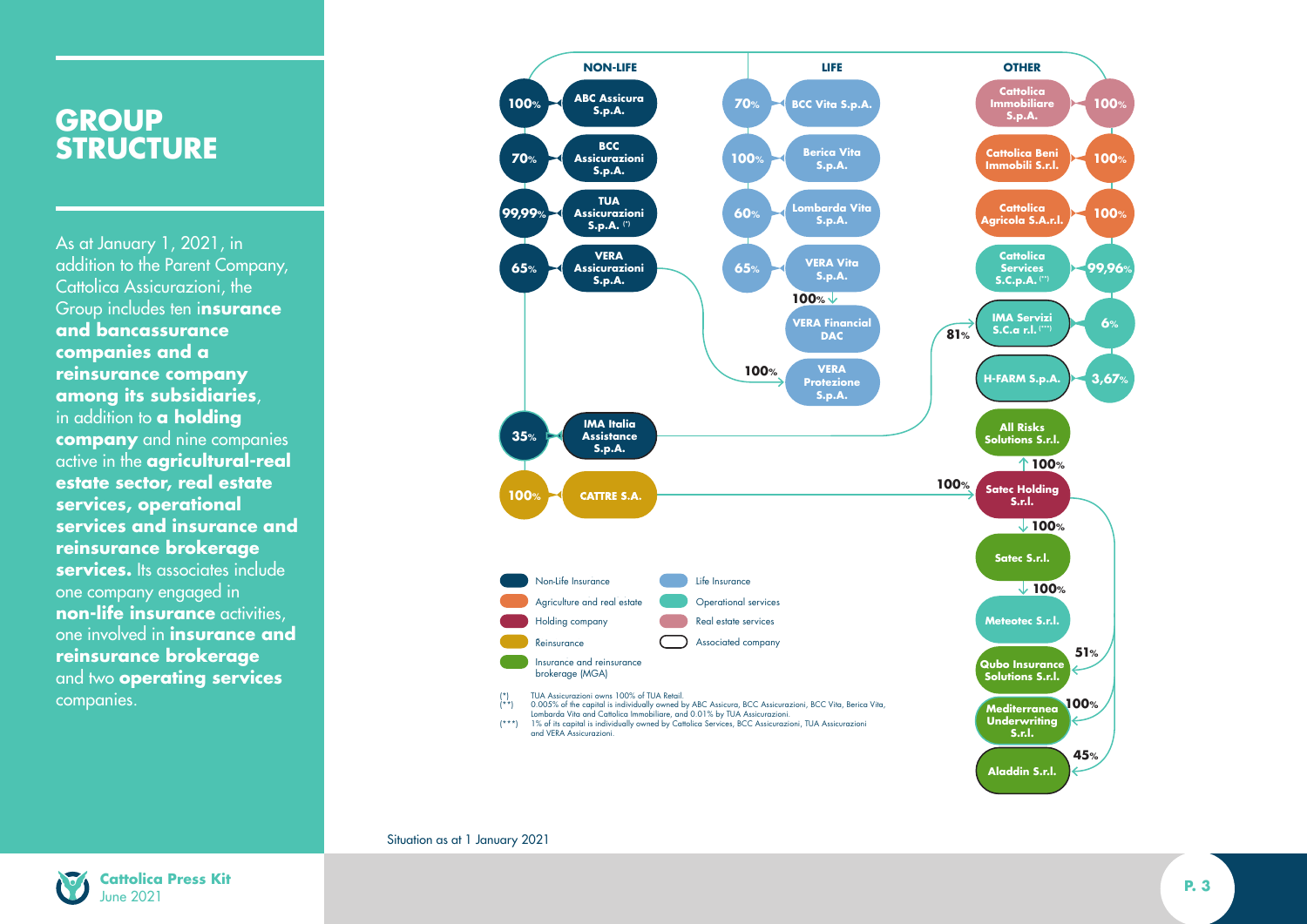![](_page_3_Figure_0.jpeg)

![](_page_3_Picture_1.jpeg)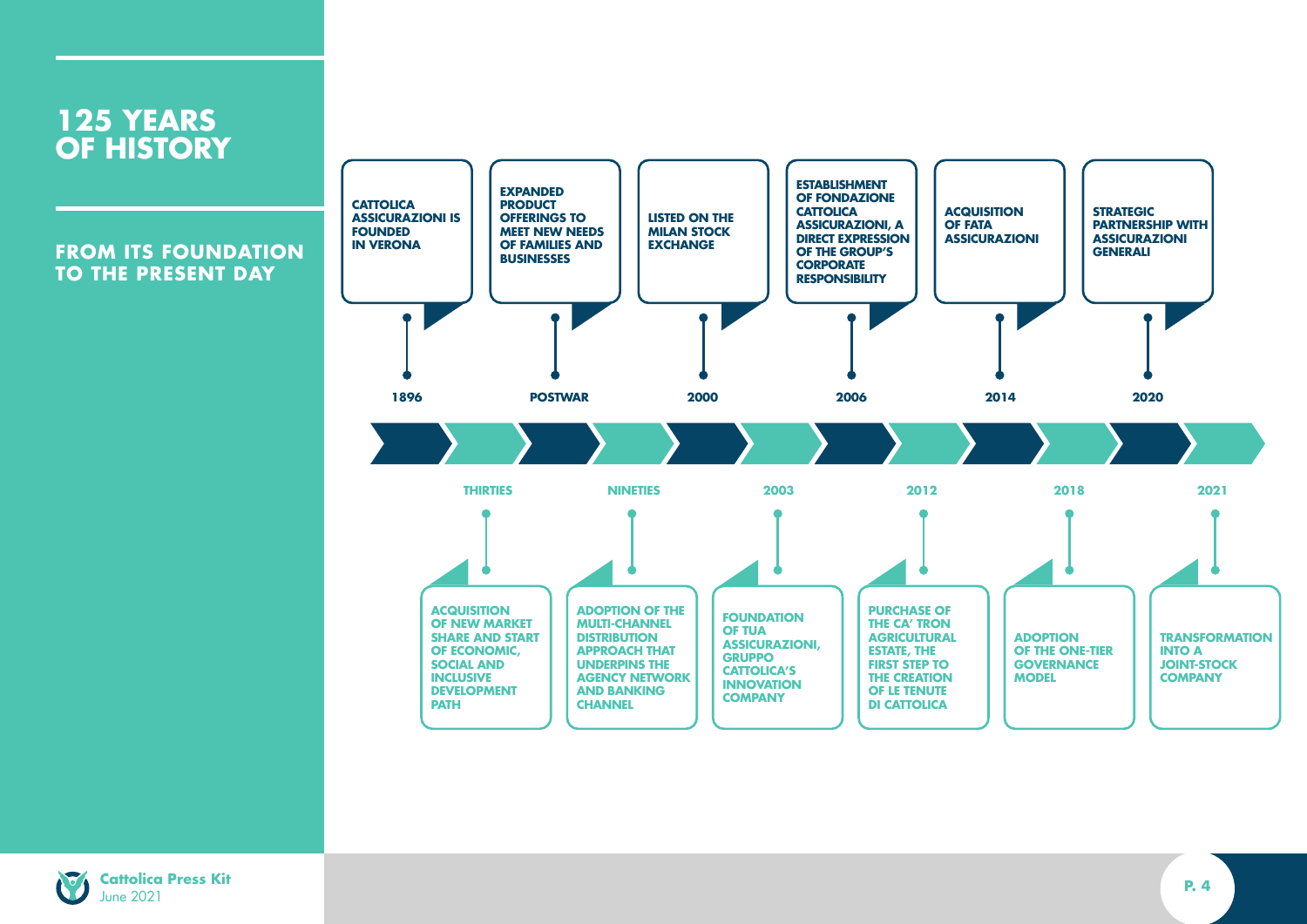## **DISTINCTIVE PRODUCTS: FROM A CULTURE OF PROTECTION, THE POWER OF OUR PRODUCTS AND SERVICES**

The founding principles of Cattolica are the basis of a corporate mission expressly dedicated to the person, his or her needs and the desire to offer the best service. The product is tailored to respond effectively to the needs of customers, giving concrete effect to the values of proximity and closeness typical of the Cattolica Assicurazioni Group.

The wide range of insurance and financial services designed for the NON-LIFE and LIFE lines of business are accompanied by specific areas of operation in which Cattolica expresses its leadership and where, at first, it has proposed innovative insurance solutions.

## **AGRICULTURE**

Cattolica, which has always played a leading role in the agricultural world, is constantly attentive to innovations in the sector, also thanks to the opportunity to experiment solutions for precision agriculture through the use of big data at the Group's Agricultural Estates at Ca' Tron. For example, Cattolica is the first Group to bring to market a new policy concept for the sector, based on production failure or reduced transfer of production as a result of climate events. In 2019, the "Uve di pregio-Amarone" and "Uve di pregio Etna D.o.c." policies were launched, dedicated to the wine sector supplemented by the trial "Uve di pregio Aglianico del Vulture" in 2021.

## **RELIGIOUS ENTITIES**

Throughout its long history, Catholic has built special relationships with the ecclesiastical world. Considering that attention to ecclesiastical realities is inherent in its identity, and therefore in the Company's business, it is the only Italian insurance group that has established a Business Unit for Religious Entities and the Tertiary Sector that, since 2020, has been strengthened with the aim of reinforcing relations with the Italian dioceses, developing a model that starts from listening to the different needs of each diocese. To date, about 60% of the Italian parishes have taken out the Group's policy dedicated to this sector: *Cattolica & Clero Secolare - Parrocchia*.

### **TERTIARY SECTOR**

Present extensively alongside Italian voluntary and social promotion associations with the *Cattolica & Solidarietà Terzo Settore*  policy launched in 2019, the Company is able to cover this entire market, paying attention to the evolution of its rules, already affected by the recent reform, and studying new proposals to support the emerging phenomenon of social enterprises.

## DEDICATED ASSISTANCE

Cattolica's sensitivity and vision in responding to specific social needs reveals itself in the product developed to guarantee assistance dedicated to people with disabilities in the family. As early as 1977, it first introduced a policy for multiadapted vehicles equipped with protection for disabled people. Among the solutions studied was a proposal for parents who can guarantee their children an untroubled future through tailor-made savings plans.

![](_page_4_Picture_11.jpeg)

## **SPECIAL RISKS**

Since 2018, Cattolica has enriched its offer with a unique initiative in continental European insurance through CattRE, a Group company dedicated to non-traditional risk lines such as space, aviation, catastrophe reinsurance, property, causality, sporting risks, marine, events and contingencies, weather risks.

![](_page_4_Picture_14.jpeg)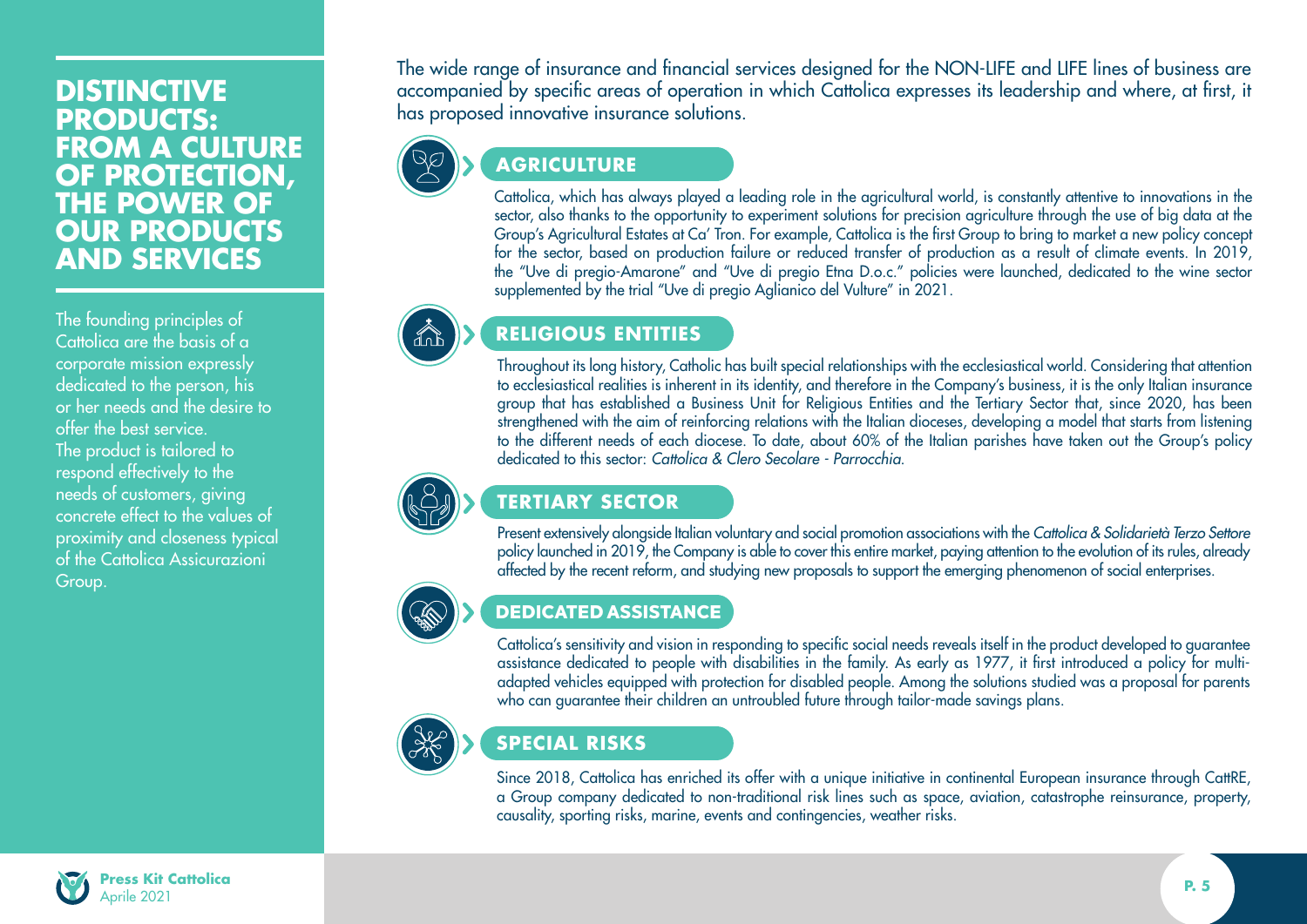## **DISTRIBUTION**

Cattolica stands out for its high standards of quality, offering customisation, customer support and advice. It relies on three distribution channels: the agency network; bancassurance; and brokers and insurance partners.

#### **AGENCIES**

**1**

Wanting to be as close as possible to its clients, Cattolica Assicurazioni can count on 1,360 agencies at Group level (823 Cattolica and 537 Tua) spread throughout Italy, in both large and small population centres

![](_page_5_Figure_4.jpeg)

#### **BANCASSURANCE**

**2**

Cattolica was one of the pioneers of bancassurance, and, through the years, it has forged major partnership agreements in the Life and Non-Life classes with various banking institutions over the years and achieving a prominent national position in terms of numbers of points of sale

#### **BANCO BPM**

**COOPERATIVE CREDIT BANKS**

## **BROKERS AND INSURANCE PARTNERS**

**3**

Cattolica collaborates with **brokers** and insurance partners

#### **ARAG**

Legal Protection

#### **IMA**

Assistance in providing services to policyholders in conjunction with car, personal and home owners' policies

#### **PER GROUP**

Assistance and disaster response dedicated to companies

![](_page_5_Picture_17.jpeg)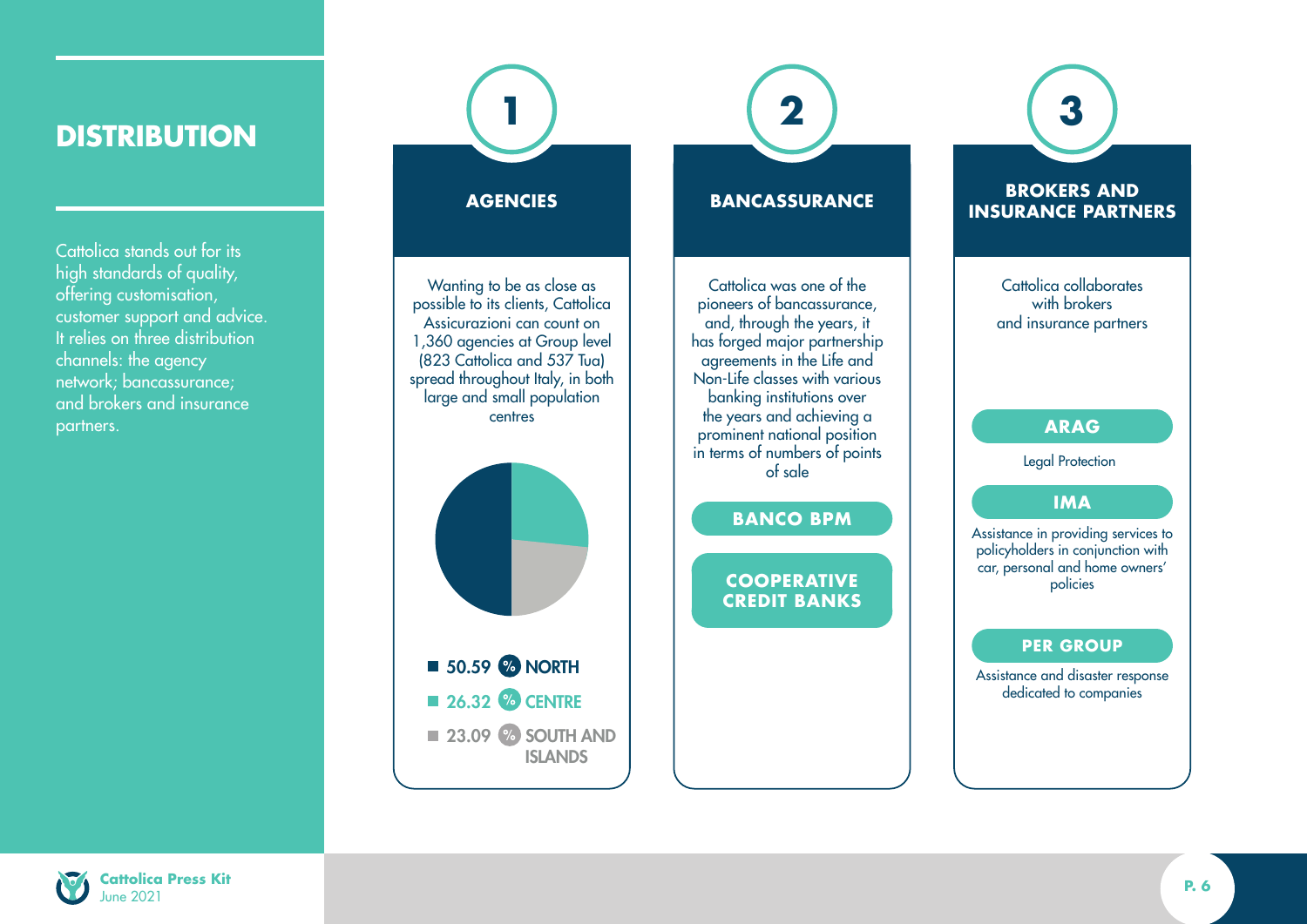## **STRATEGIC PARTNERSHIP WITH GENERALI**

![](_page_6_Picture_1.jpeg)

In the summer of 2020, Cattolica and Assicurazioni Generali announced the launch of a **strategic partnership** with Generali's entry into the Group's shareholding.

An important project in Cattolica's history which, with the objective of maintaining the focus on local territories, customers, network and employees, offers an important opportunity to create value for stakeholders.

The partnership envisages **four business and commercial initiatives** that represent important profi table growth opportunities in services for customers in the P&C segment and in the asset management segment, leveraging Generali's competencies and capabilities in investment management, digital innovation and health services, and allowing Cattolica to expand and improve the offer to its customers with new and innovative auxiliary services.

![](_page_6_Figure_5.jpeg)

![](_page_6_Picture_6.jpeg)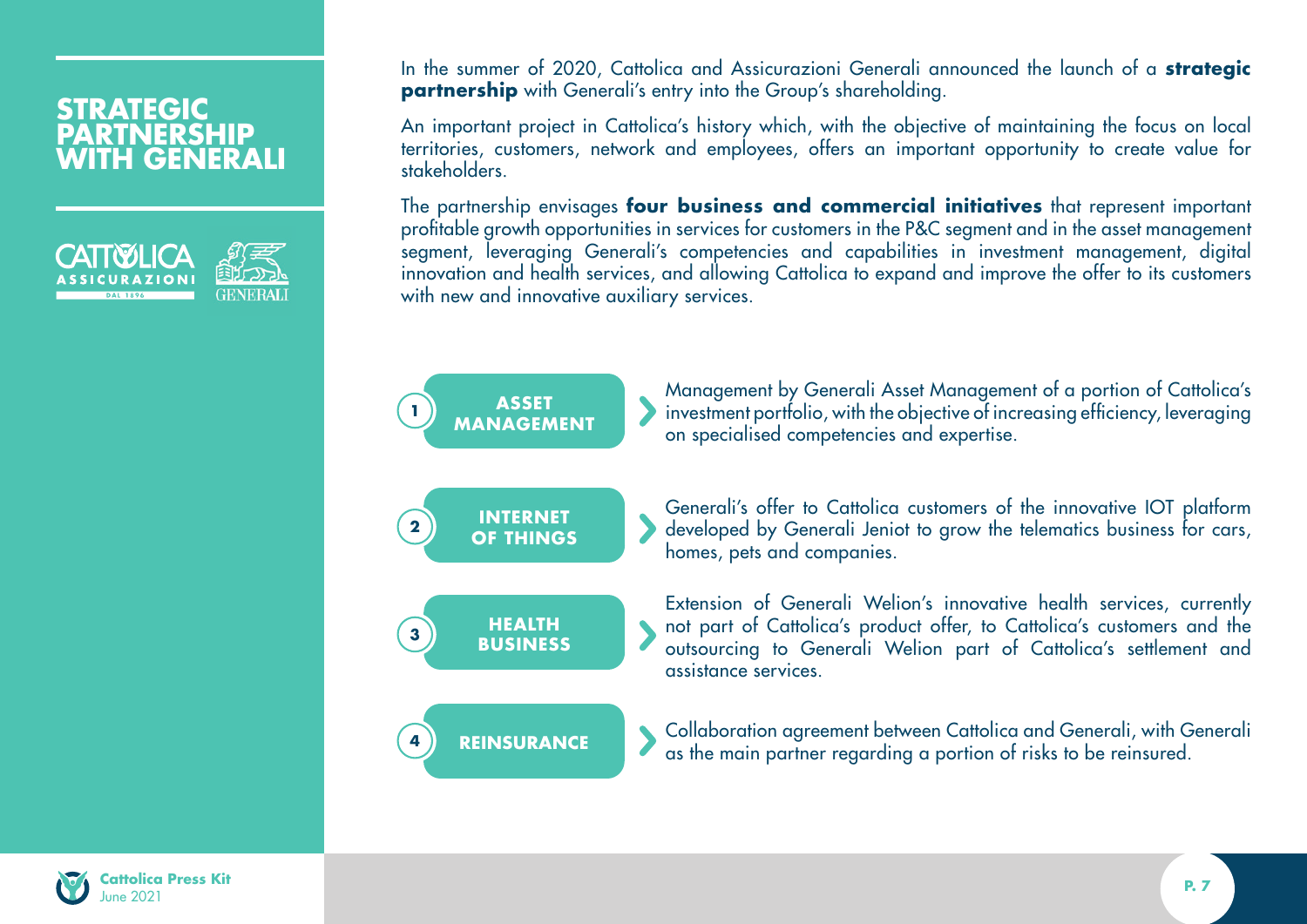## **TOTAL PREMIUMS INCOME 5.653** bn

## **2020 FINANCIAL DATA AND CAPITAL**

"The 2020 results confirm the solidity of Cattolica Assicurazioni, a company sound in equity which, considering the unexpected and exceptional events linked to the global pandemic, was able to beat the guidance and achieve an unprecedented operating result of  $f(412)$  million."

*(Carlo Ferraresi, Chief Executive Officer of the Cattolica Assicurazioni* 

![](_page_7_Figure_4.jpeg)

![](_page_7_Figure_5.jpeg)

![](_page_7_Figure_6.jpeg)

Source: Consob updated January 2021

![](_page_7_Picture_8.jpeg)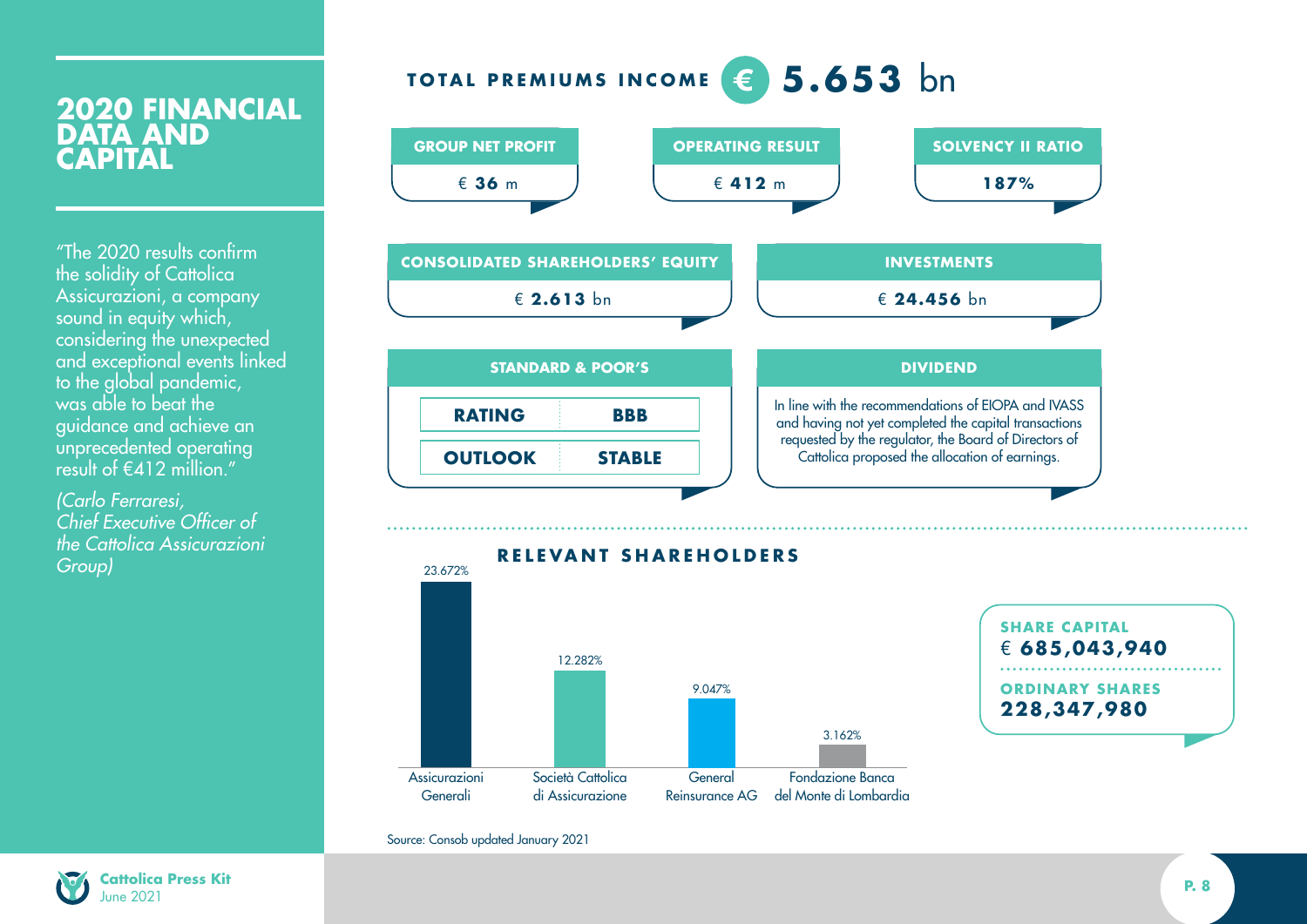## **TOP MANAGEMENT**

![](_page_8_Figure_1.jpeg)

ш.

| <b>Chief Executive Officer and General Manager</b>                     | <b>Carlo Ferraresi</b>              |
|------------------------------------------------------------------------|-------------------------------------|
| Deputy General Manager and Chief Financial Officer                     | <b>Atanasio Pantarrotas</b>         |
| Deputy General Manager and Non-Motor Business Director                 | <b>Nazareno Cerni</b>               |
| Deputy General Manager and Chief Operations Officer                    | <b>Samuele Marconcini</b>           |
| Deputy General Manager Commercial Area                                 | <b>Marco Lamola</b>                 |
| Director Motor Business, Insurance Analytics & Business Architecture   | Luigi Barcarolo                     |
| Director Bancassurance and Life & Pensions Technical Area              | <b>Marco Passafiume Alfieri</b>     |
| <b>Chief Investment Officer</b>                                        | Massimo di Tria                     |
| Head of Legal Affairs Secretariat and Corporate Requirements           | <b>Mario Rindone</b>                |
| Head of the Religious Entities and Tertiary Sector Business Unit       | <b>Piero Fusco</b>                  |
| <b>Communication Director</b>                                          | <b>Riccardo Acquaviva</b>           |
| <b>Business Development &amp; Marketing Director</b>                   | <b>Carlalberto Crippa</b>           |
| <b>Head of Coordination of Extra-Insurance Activities</b>              | <b>Fabrizio Stella</b>              |
| Head of the Actuarial Function                                         | Francesco Pietro Foppa Pedretti     |
| Head of the Risk Management Function                                   | Giorgio Schieppati                  |
| Head of the Compliance Function                                        | Giada Malaspina                     |
| Director of Audit                                                      | <b>Carmelo Nolasco</b>              |
| Head of the Anti-Money Laundering Function and Data Protection Officer | <b>Giovanni Francesco Calabrese</b> |
|                                                                        |                                     |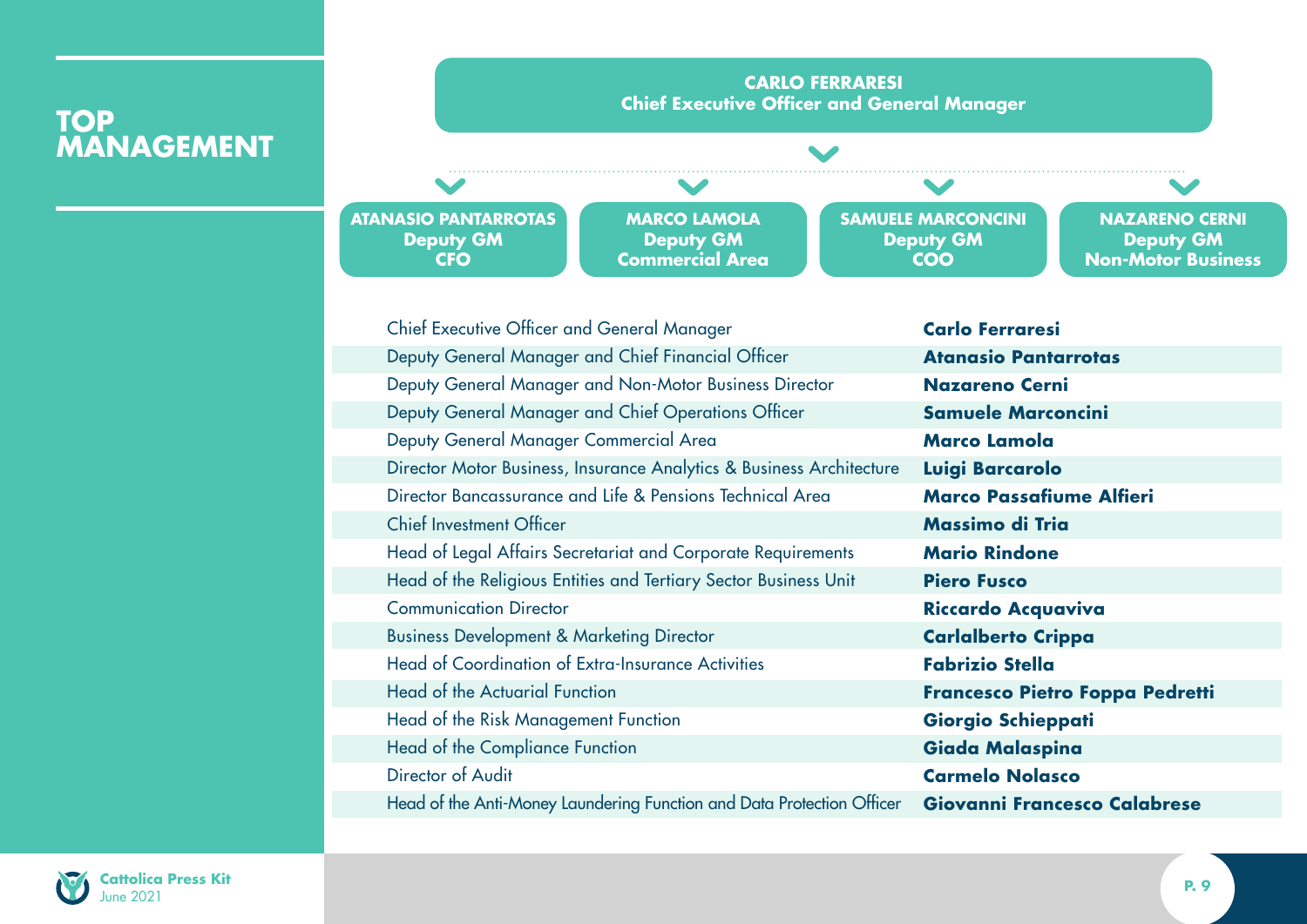Cattolica Assicurazioni S.p.A. adopts a one-tier governance system, approved by the Annual General Meeting of 28 April 2018 and authorised by the Italian Supervisory Authority for Private Insurance. The Board of the Company, elected by the Annual General Meeting of 14 May 2021 for the three-year period 2021-2023, includes 15 directors, 3 of which are also members of the Management Control Committee. The Board is vested with extensive powers of ordinary and extraordinary management of the Company, within the limits set by the Law and the By-laws. The administrative body is specifically tasked with the approval of the company's strategic, industrial and financial plans, the more significant economic and financial operations, the proposal for the allocation of profits, selection of the general directors and the internal board committees and the definition of the related powers and functions.

|                                                | Independence TUF | Independence Code of<br>Corporate Governance | Remuneration Committee<br>Appointment and | Control and Risks<br>Committee | Related Parties Committee | Corporate Governance<br>and <sup>'</sup> Sustainability<br>Committee | Management Control<br>Committee |
|------------------------------------------------|------------------|----------------------------------------------|-------------------------------------------|--------------------------------|---------------------------|----------------------------------------------------------------------|---------------------------------|
| <b>Davide Croff</b> Chairman                   | X                | X                                            |                                           |                                |                           |                                                                      |                                 |
| <b>Carlo Ferraresi</b> Chief Executive Officer |                  |                                              |                                           |                                |                           |                                                                      |                                 |
| <b>Camillo Candia*</b> First Vice Chairman     | X                | X                                            |                                           | X                              |                           | X                                                                    |                                 |
| Luigi Migliavacca Vice Chairman                | $\mathsf{X}$     | $\mathsf{X}$                                 |                                           | $\overline{X}$                 | $\mathsf{X}$              |                                                                      |                                 |
| <b>Cristiana Procopio</b>                      | X                | X                                            | X                                         |                                |                           |                                                                      |                                 |
| <b>Daniela Saitta</b>                          | X                | X                                            |                                           | $\mathsf{X}$                   |                           |                                                                      |                                 |
| Giulia Staderini*                              |                  |                                              |                                           |                                |                           | X                                                                    |                                 |
| <b>Paolo Andrea Rossi</b>                      | X                | X                                            | X                                         |                                |                           |                                                                      |                                 |
| Laura Ciambellotti*                            | X                | X                                            |                                           |                                | X                         |                                                                      |                                 |
| <b>Stefano Gentili</b>                         | X                | $\sf X$                                      |                                           | $\mathsf{X}$                   |                           | $\overline{\mathsf{X}}$                                              |                                 |
| <b>Michele Rutigliano*</b>                     | X                | X                                            |                                           |                                |                           |                                                                      | X                               |
| <b>Silvia Arlanch</b>                          | $\mathsf{X}$     | $\sf X$                                      |                                           |                                |                           |                                                                      | X                               |
| Roberto Lancellotti*                           | X                | X                                            | X                                         | X                              |                           |                                                                      |                                 |
| <b>Laura Santori</b>                           | X                | X                                            |                                           |                                |                           |                                                                      | X                               |
| <b>Elena Vasco</b>                             | X                | X                                            |                                           |                                | X                         |                                                                      |                                 |

\* Chairman of the Committee Control and Risks Committee: **Camillo Candia**

 Appointment and Remuneration Committee: **Roberto Lancellotti** Management Control Committee: **Michele Rutigliano** Related Parties Committee: **Laura Ciambellotti** Corporate Governance and Sustainability Committee: **Giulia Staderini**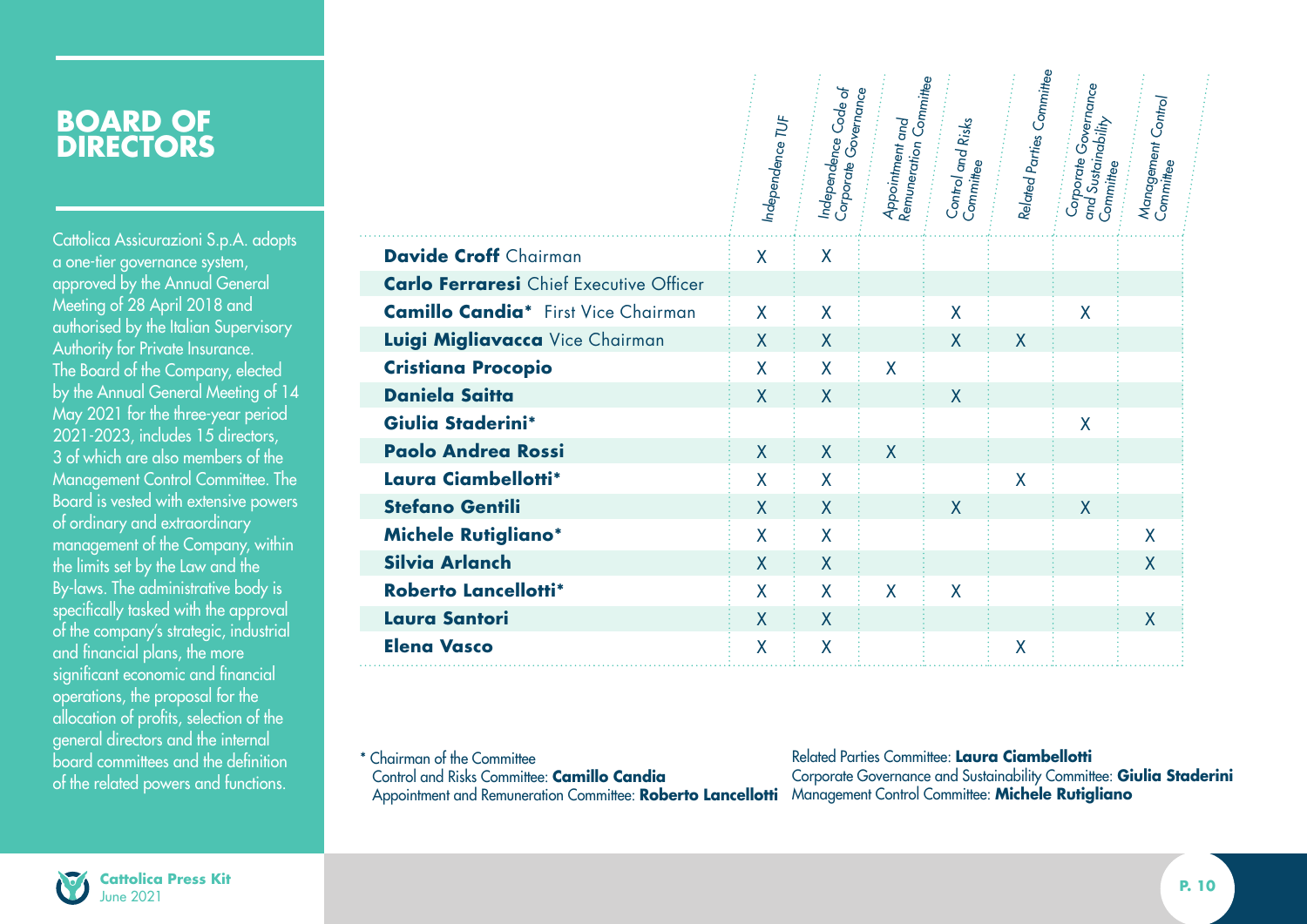## **THE ESTATES OF CATTOLICA ASSICURAZIONI**

![](_page_10_Picture_1.jpeg)

One of the most distinctive assets of **Cattolica Assicurazioni**, a company originally created to protect small landowners, is the agricultural estate of Ca' Tron, located in the municipality of Roncade, in the province of Treviso, with a residual portion in Meolo, in the province of Venice. It is the largest single-body agricultural estate in Italy: acquired in 2012 by Fondazione Cassamarca and expanded thanks to the purchase of adjacent lots, the estates now extend over an area of about two thousand hectares.

**Cattolica Agricola** and **Cattolica Beni Immobili**, formed in the context of the purchase of the estates, respectively carry out agricultural activities and the management of properties not instrumental to agricultural activity. Since the acquisition of ownership, Cattolica Agricola has carried out and pursues measures to enhance the territory with the aim of increasing the quality of crops and the overall environmental sustainability of the area. The activities of the agricultural sector develop in close synergy with those of the insurance sector since Ca' Tron is an ideal ecosystem in which to test – through methods and tools of precision technology – solutions to assess possible impacts of the various risks in agriculture, to the point of modulating new and customised insurance proposals.

**Cattolica Assicurazioni rolling plan for 2021-2023** provides for the enhancement of the area through the development of innovative projects in the fields of precision farming, energy and health. Ca' Tron's land is also home to H-Farm and H-Campus, an international high-tech training centre that opened in September 2020.

![](_page_10_Picture_5.jpeg)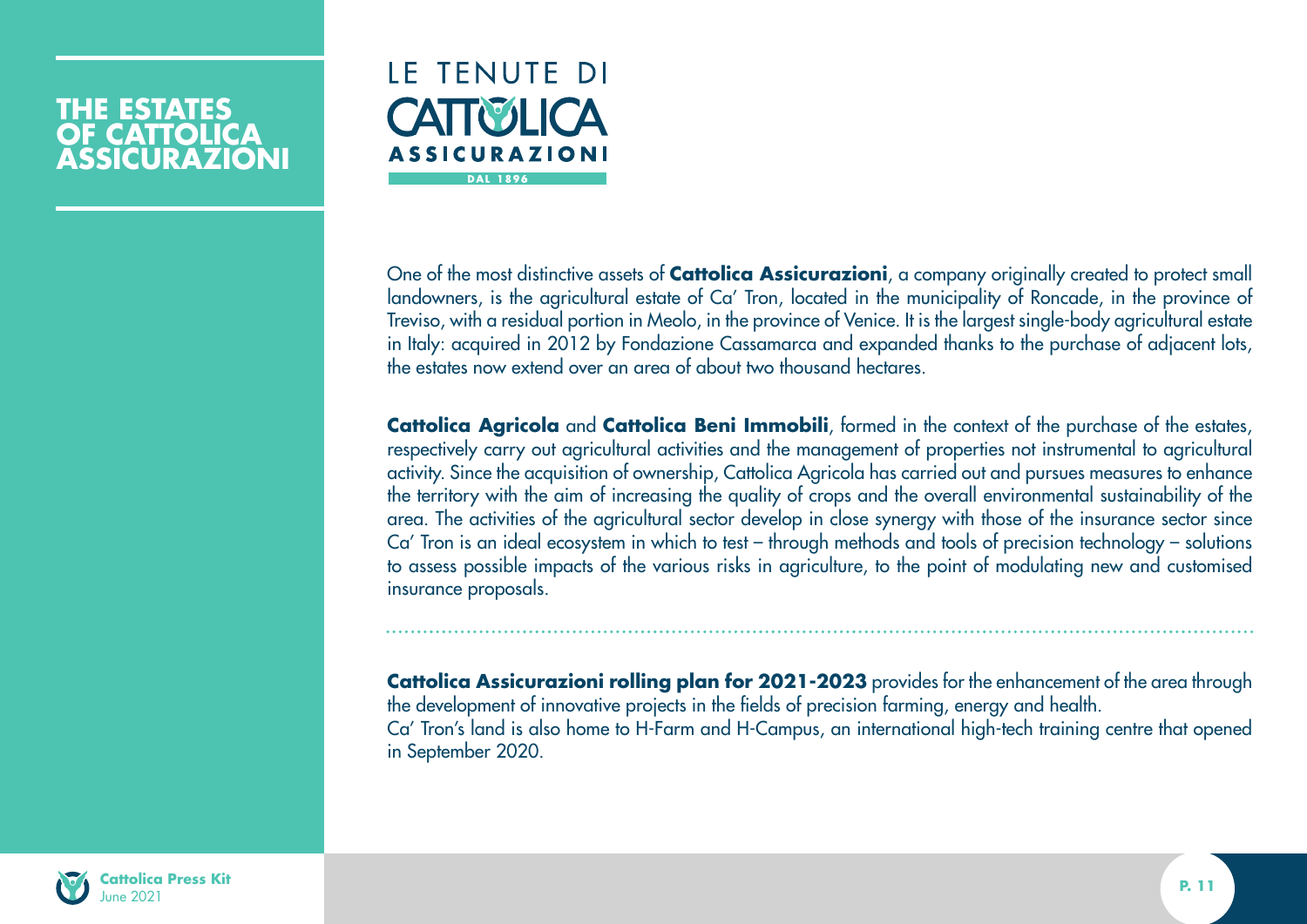![](_page_11_Picture_0.jpeg)

## **FONDAZIONE CATTOLICA**

**Fondazione Cattolica** was founded in 2006 to respond to the need for a more synergistic relationship between business and civil society, where a focus on profitability does not exclude deep social sensitivity. Thus, alongside the grant-making function typical of a business foundation, the institution promotes the Values of the Social Doctrine of the Church as a function of the development of an economic system that impacts on the community and is oriented towards the common good.

In **2020** the Foundation carried out **150** operations, of which **24** were extraordinary operations, in Verona and within the national territory, to respond effectively to the pandemic emergency, disbursing **EUR 2,121,250** to initiatives in the fields of promotion of solidarity, education, research and culture. Of this amount, 44% was earmarked for the launch of new social enterprises. Thanks to the activities supported, it was possible to employ **244 people** last year- for a total of **351,702 hours worked** - and to involve 3,120 volunteers for a value of **155,128 hours donated**.

Over the **last 10 years**, thanks to intensive support and attention to the territories, the Catholic Foundation has implemented **3,493 operations** for a **total disbursement of €24,097,343**. The social initiatives and projects launched reached over 300 thousand beneficiaries and involved more than **2 thousand entities**.

![](_page_11_Picture_5.jpeg)